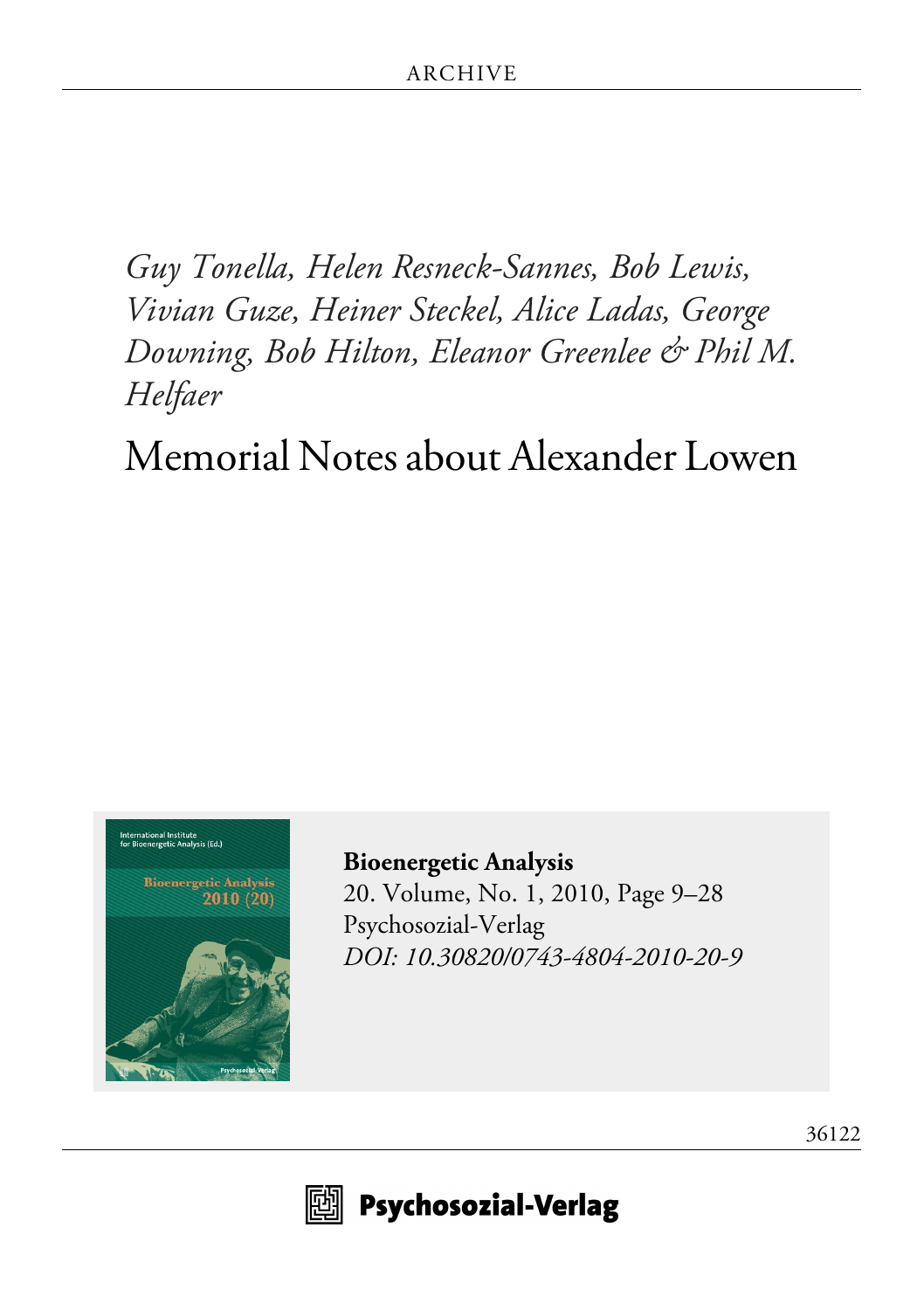Bibliographic information of Die Deutsche Nationalbibliothek (The German Library) The Deutsche Nationalbibliothek lists this publication in the Deutsche Nationalbibliografie; detailed bibliographic data are available at http://dnb.d-nb.de.

2010 Psychosozial-Verlag GmbH & Co. KG, Gießen, Germany info@psychosozial-verlag.de www.psychosozial-verlag.de



This work is licensed under the Creative Commons Attribution-NonCommercial-NoDerivatives 4.0 International License (CC BY-NC-ND 4.0). This license allows private use and unmodified distribution, but prohibits editing and commercial use (further information can be found at: https://creativecommons.org/licenses/by-nc-nd/4.0/). The terms of the Creative Commons licence only apply to the original material. The reuse of material from other sources (marked with a reference) such as charts, illustrations, photos and text extracts may require further permission for use from the respective copyrights holder.

Cover image: *Alexander Lowen*, Heiner Steckel Cover design & layout based on drafts by Hanspeter Ludwig, Wetzlar

https://doi.org/10.30820/0743-4804-2010-20 ISBN (PDF-E-Book) 978-3-8379-6694-7 ISBN (Print) 978-3-8379-2044-4 ISSN (Online) 2747-8882 · ISSN (Print) 0743-4804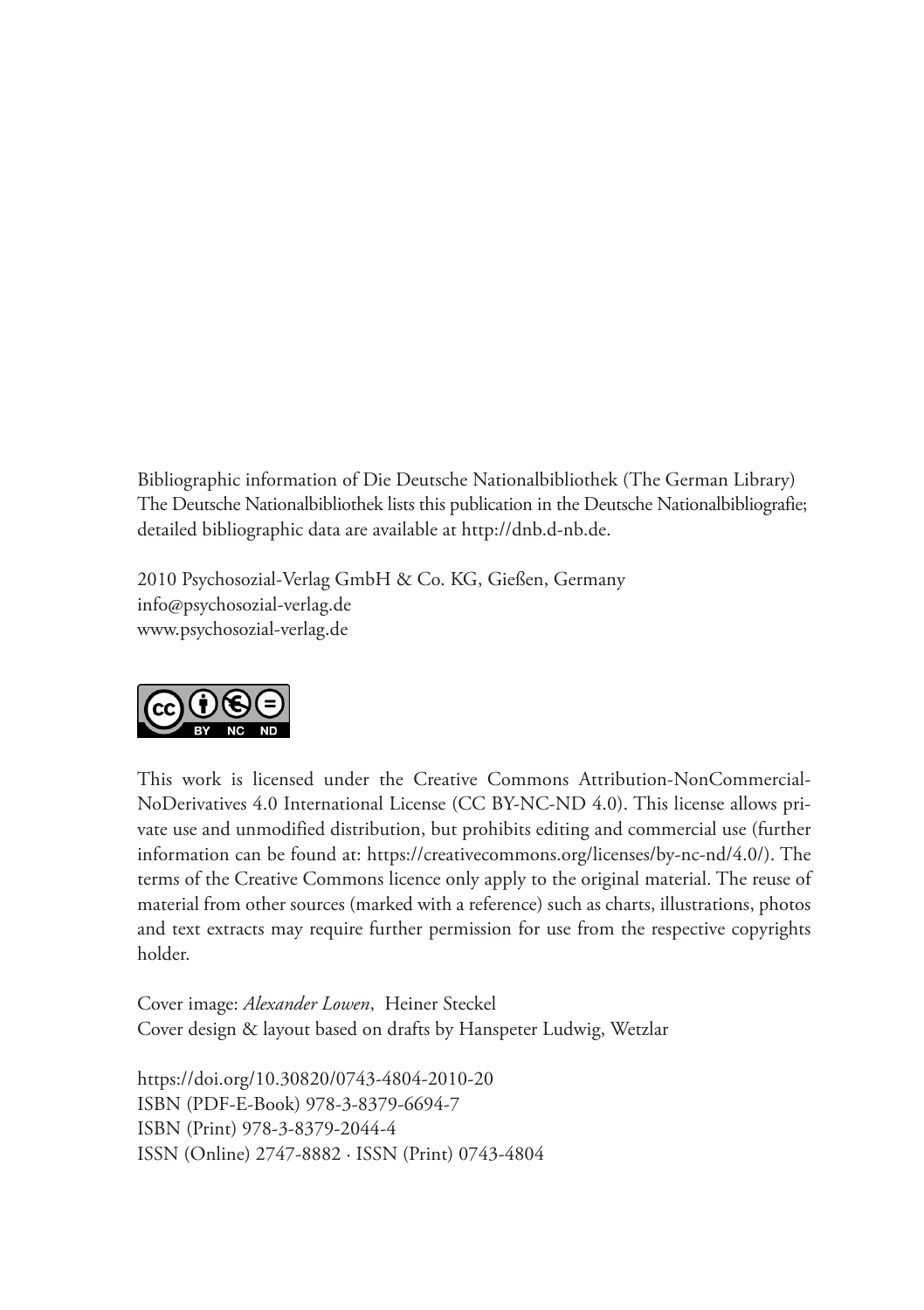# Memorial Notes about Alexander Lowen

The following are reflections on the personal and professional legacy of our founder, Dr. Alexander Lowen. Three are written for this volume, while the rest are excerpts from speeches given at Dr. Lowen's Memorial, April, 2009, in New York.



*Alexander Lowen, May 2005, © Heiner Steckel*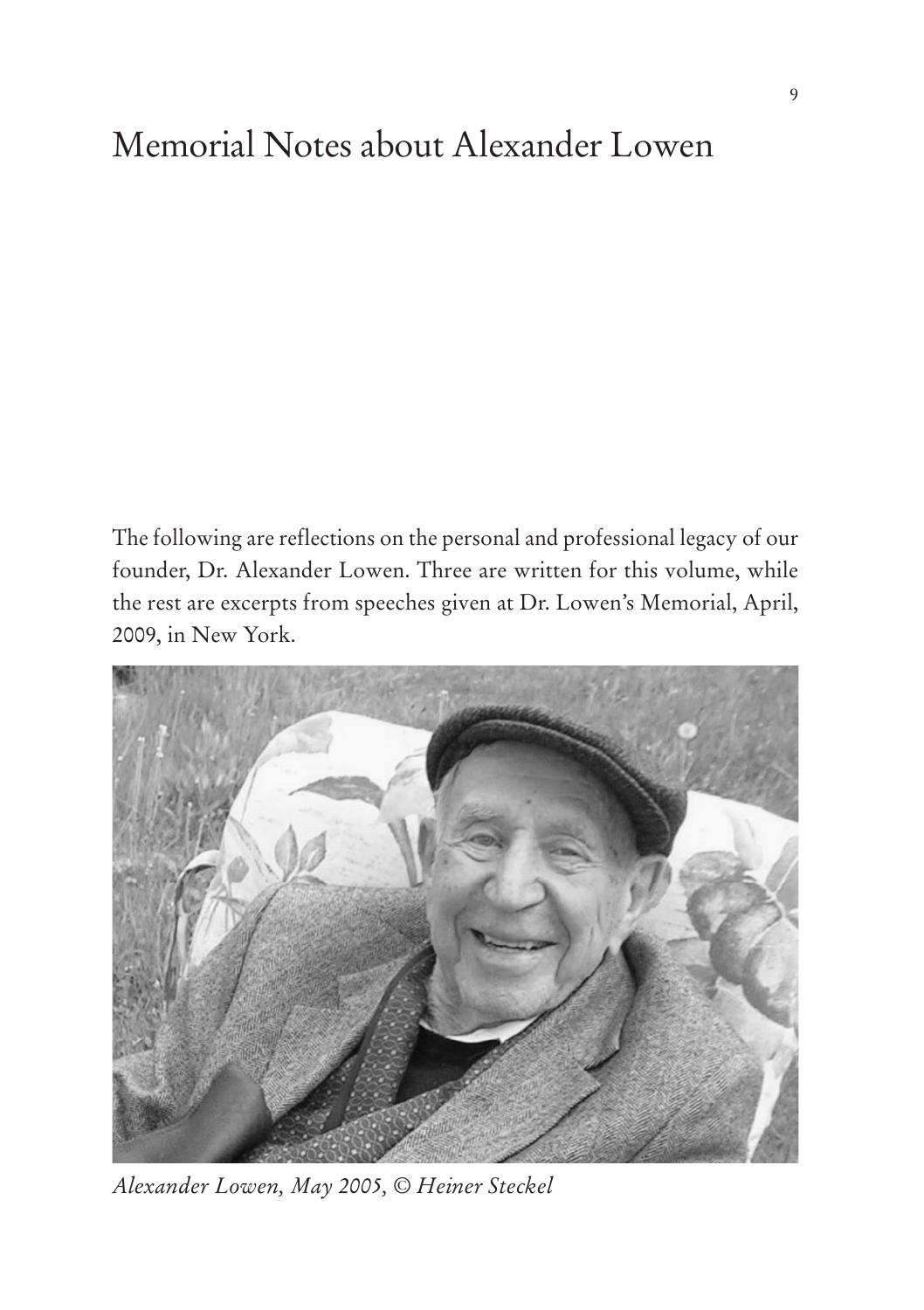## Tribute to Alexander Lowen

"Never let anybody make you doubt about what you feel!"

#### *Guy Tonella*

The first workshop I did with Dr. A. Lowen had such impact on me that I decided to initiate my bioenergetic training and travel to New York to start a therapy with him. That was in 1979, exactly 30 years ago, when I was in the bosom of psychoanalysis. This experience was a turning point in my life and my personal life.

What did Alexander Lowen have that was so special?

He was a therapist fully identified with its own conviction that the energy sequestered in bodily tensions depleted the ability to be alive, to love, to create. He drew from his acting conviction an impressive force, a presence of warrior that my resistances and defenses could never damage. He was demanding, he never compounded, he provoked me every time to express my fears, my anger, and my vitality to the limit of bearable. His penetrating blue eyes, sometimes challenging, sometimes tender, remained focused on my body expressiveness: the only reliable truth. He provoked me to perceive, feel, understand and change. I am deeply grateful.

One day, making me doubt during a session about what I was feeling, him perhaps having a different impression than mine, he saw my distress and said: "Guy, never let anybody make you doubt about what you feel when your feeling forces itself upon you!" He was just proposing to me that I trust in myself. I owe him since that day that constant search for deep identification with myself, with my own experience, my own perceptions and my own convictions.

I have rarely seen someone identified as much with himself and not with external events or people passing. I remember this Christmas, 1979, invited to stay at his home with his family: Leslie, his wife and Fred, his son. I remember that Al was the same there as in his office in New York. He was with this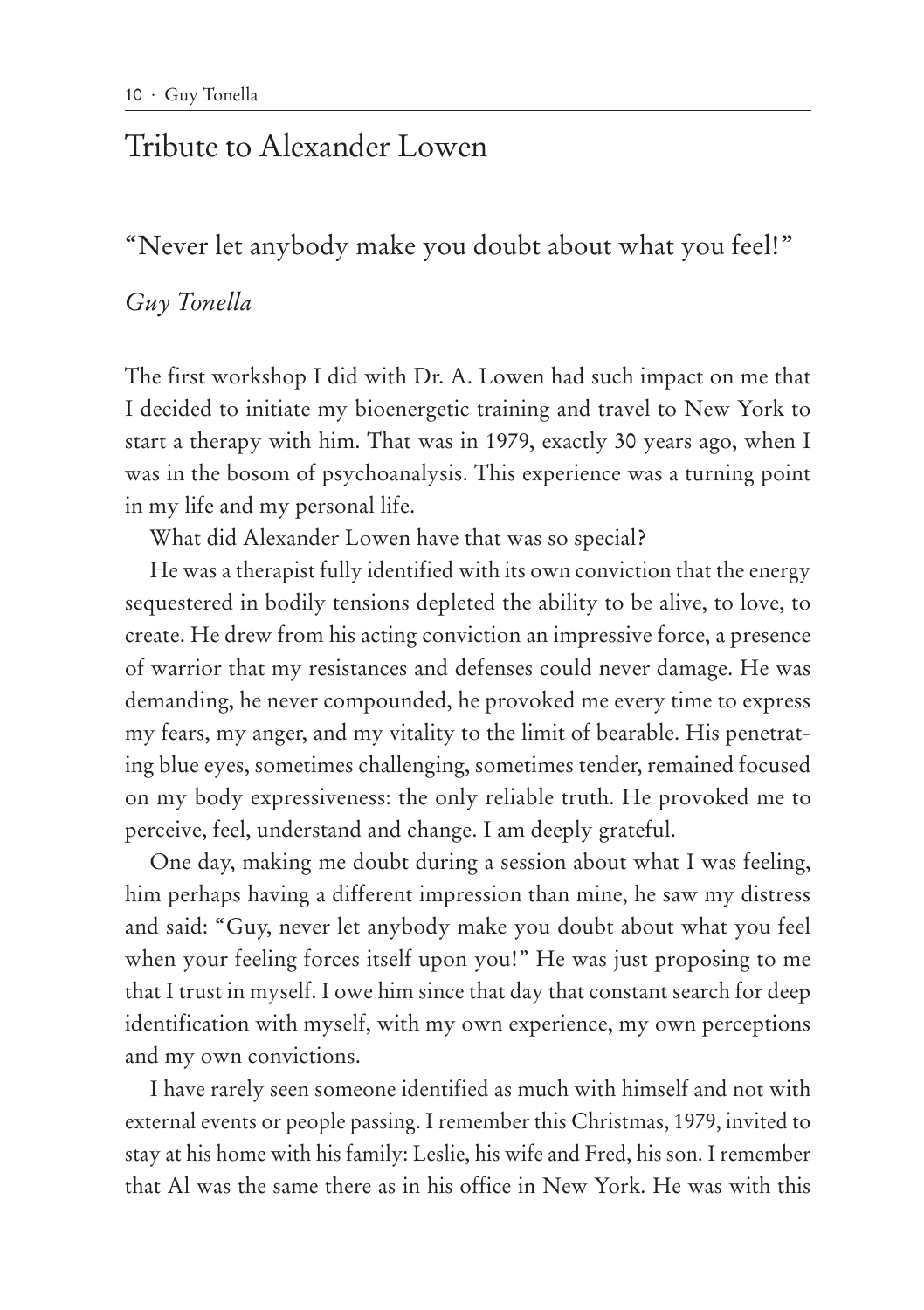permanent concern of being oneself. He was not perfect but it was rooted in his being himself. This has been for me and forever an ethical model of life.

Lowen was a modern man, an observer of great intelligence and vision. I think he founded bioenergetic analysis around two central paradigms: 1) body-mind continuity builds from a basic, fundamental bodily identity, and 2) physical exercise combined with emotional expression provides sources of vitality, and continuously repairs and revitalizes somatic tissues and neurobiological circuits. Neuroscience now scientifically legitimizes this approach. I work today, as many of us do, to build on the invaluable legacy he left us. My gratitude to him is immense, and my thoughts are constantly inspired by the experience that he made me live and the invaluable work he wrote.

Of course, my own history, my own personality, and my own culture commit me to developing and practicing bioenergetic analysis with my personal convictions and style, coherent with who I am. I also owe Alexander Lowen for what he said to me: "Make your own way, not trying to imitate me. If you stay grounded in your body, you will do your own discoveries."

Committing me today and for the future years in a mission backed by the United Nations Organization towards the peoples who suffer, I take my bioenergetic practice in my suit-case and I think to you, Al, to my heart you opened which can now receive the others and give, share and love. Thank you.

## Al Lowen Memorial, May 2009

#### *Helen Resneck-Sannes*

The reason we are here today is that a great man, Al Lowen, died. He was charismatic, intelligent, passionate, a truly great thinker and writer, and attracted a group of intelligent and creative followers, some of whom you see here today. And the bottom line is that Al Lowen practiced and lived his ideas. He was as they say: "the real deal".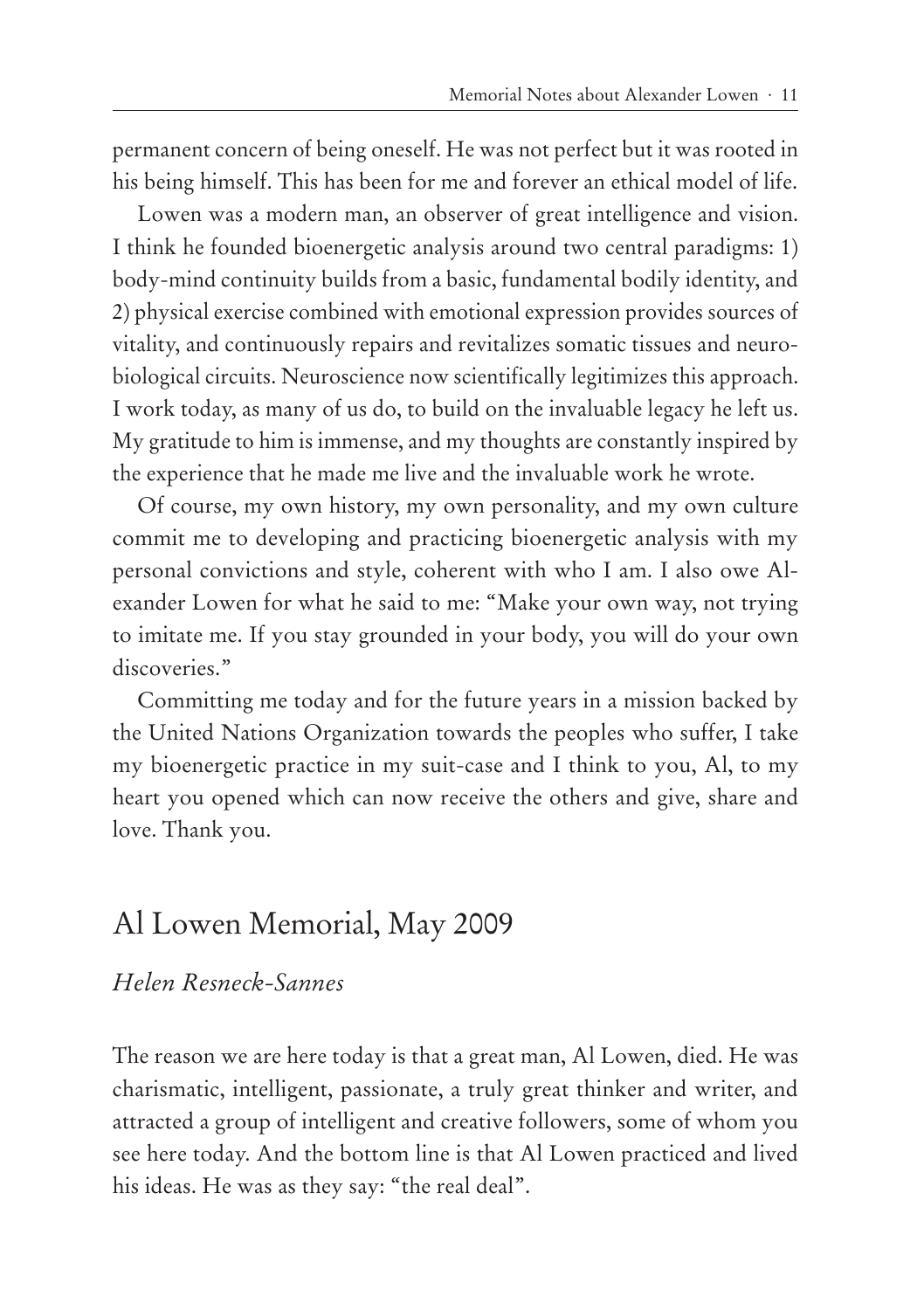He accomplished something that had never been done before, and even though it looks simple, the brilliance of his theory is in its simplicity. By describing the functional unity of the body/mind, he provided operational definitions for such abstract concepts like grounding, energy, aliveness, depression, and gave them a physical description that matched their imagistic, metaphorical, and cognitive counterparts. In this sense he was a true behavioral psychologist. In The Language of the Body he described the muscular and energetic components (color, breath, contact, warmth) of different emotions and emotional defenses.

He also outlined the developmental relational environment in which these processes occurred, emphasizing the first three years of life. Many of his theories and descriptions of various attachment styles and consequences are now being validated by neuroscientific research. His analysis of the body's defense responses have been elaborated and developed in theories of trauma and therapeutic interventions for the treatment of trauma. Also, somatic schools of psychotherapy have been developed in the United States, i.e. Hakomi, Family Systems Therapy, without ever acknowledging that the theoretical basis for their systems is straight out of bioenergetics.

Al's passing generated many reactions, some of which you have heard today. I had a series of intense e-mail communication with Bob Lewis recently, and in the process of those interchanges, I began to remember the few times that I spent with Al. Let me tell you about such a time. I think like many of us, I like to feel in control of my reactions, which is why I especially like grounding because it calms me and I feel more in control. During one session with Al, he did everything he could to unground me, kicking my feet out from under me, and aggressively charging at me. It was at dinner after that session, in which I was having a difficult time managing the intense sexual charge and longing that had opened, he sat down next to me, looked me in the eyes and said: you can't control this through "will". My thought at the time, although I didn't say it to him, was that if I don't control this with my "will" I'll end up in jail for having too much fun, for being lewd and lascivious, arrogant and manipulative, and downright obnoxious. I couldn't imagine any other possibility than control.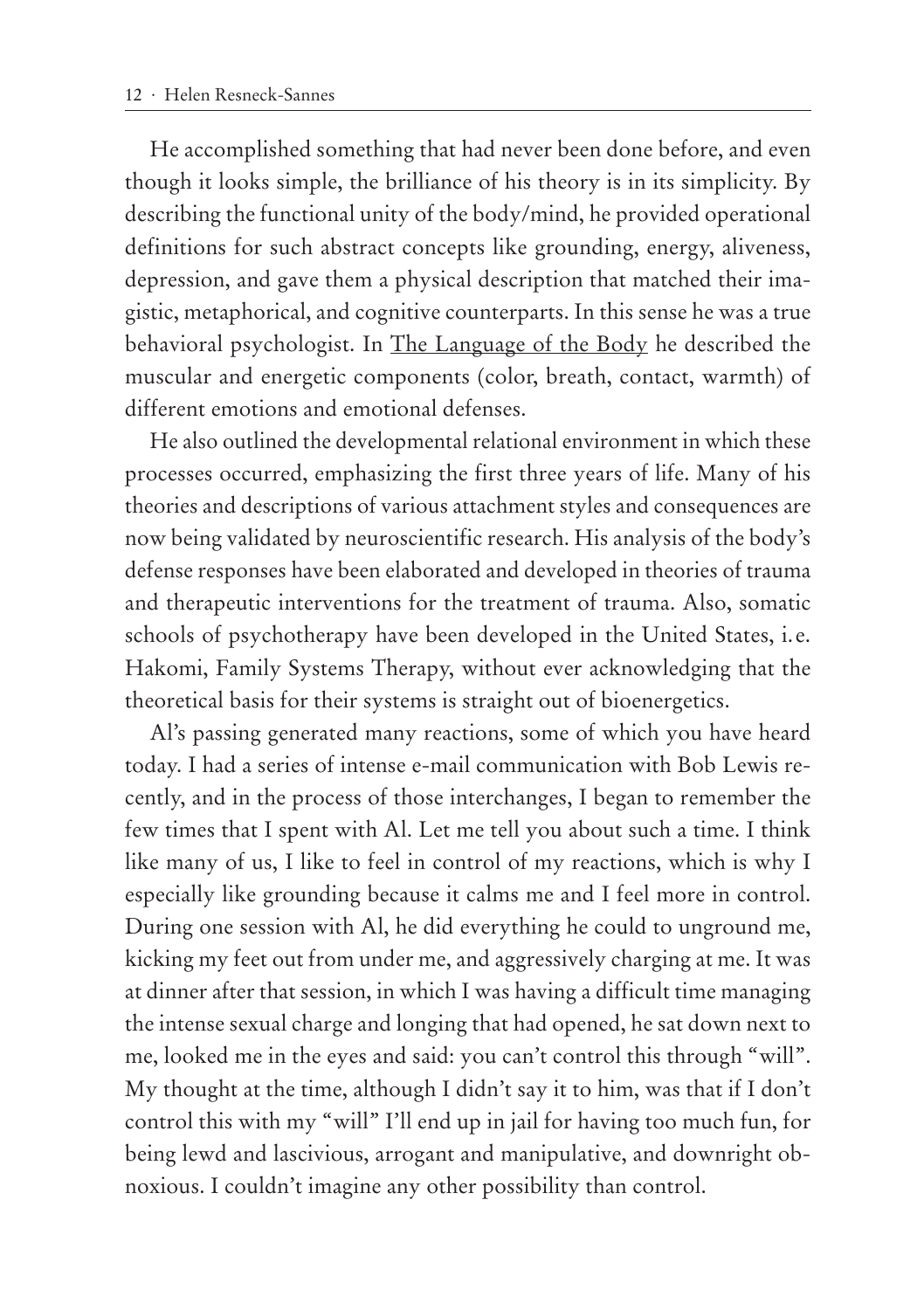Now, I think that we live in a synchronous universe, especially when something significant happens which affects your mind/body in it's core. Just after being invited to speak on this panel, a client e-mailed me this quote. He said that what Lowen wrote about the concept of "will" struck him deeply. Now, listen to these words. Lowen gives concrete references to abstract terms, such that we are impacted and know their deepest meaning.

Here is the quote:

"Every painful situation is an emergency to which a person reacts via the sympathetic-adrenal system by increasing his state of tension and of hypertonicity in the muscles as they prepare to act … the heightened consciousness involves an active engagement of the 'will'. In an emergency an individual doesn't act spontaneously; every action is a calculated move designed to remove the danger" (p. 57).

This quote came out of the book, Pleasure, and not until my client brought me this quote, did I really understand what Al was trying to tell me that evening. We can't truly be open to the streaming of energy, and I have had the experience of surrendering to that wonderful sensation, albeit for brief times (but then again, they are always way too brief). But my real point is that "will" is not an abstract fuzzy concept. He explains how "will" appears in the body as hypertonicity in the muscles, a heightened consciousness, and I would include, self consciousness.

Al showed the way by writing in such clear, embodied, operational, knowable terms how to find our selves. Hopefully, his work will not vanish into "The Mists of Avalon", a heroic legend talked about as just that a myth, but it's true impact, long forgotten. That is my fear, so I continue to expand my knowledge and practice of Bioenergetics, bringing in the relational aspects and the new information from trauma theories, but never forgetting Al's gift, to reach and extend, to ground what we know and do in the physical world, that can be experienced and known in the concrete reality of our body/selves.

I thank you all.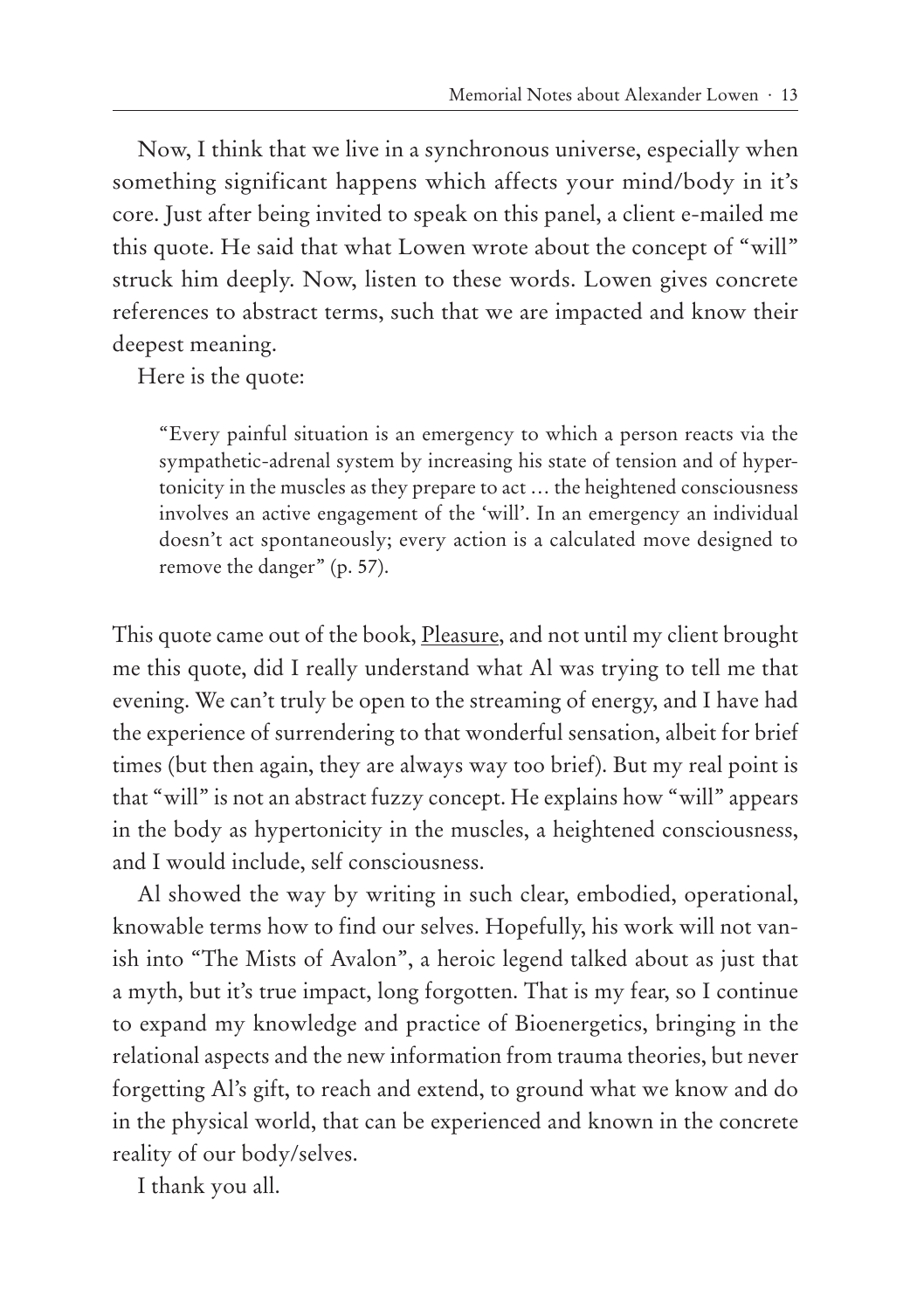# Excerpts from speeches given in April, 2009, at the Memorial for Alexander Lowen, in New York

### *Bob Lewis*

Al set an example for us all in how he both remained deeply true to his Reichian roots and still found his own way. He was both deeply loyal to Reich and yet did not canonize/mummify his teachings, but rather infused them with his own inspiration, and his own creative center: Al systematized character analysis, extending Reich's theories to all the different character types. He further delineated the character dynamics psychologically and physically and described their libidinal connections. Al developed expressive exercises, and got his patients onto their feet, developing the basic Bioenergetic concept of grounding.

I am suggesting that, as an institute, we can best honor Al Lowen by following his example. That is, to engage in the ongoing challenge of remaining true to our Bioenergetic roots, without rigidifying the truths they hold such that we are no longer a living body of artisans. As Al modeled for us, we can reach for a Bioenergetic institute that moves from and is inspired both by what Al inherited from Reich, what he added to the Bioenergetic work in progress and what we each in turn bring to it.

In this room today, and in our institute at large, I thank God that we do not all see things the same way. There may be those who feel that they practice a version of bioenergetics that is truer and more loyal, to Al's fundamental vision. Others, like myself, still believe we are true members of the guild, even though we incorporate into our clinical work ways of understanding and being with patients which were not Al's ways. What I do hope that we all share, and what Scott Baum described as foundational in his recent inaugural presidential message to us, is a commitment to keeping our patients' (and our own) somatopsychic unity or lack of it, at the heart of our clinical encounters. This was Reich's enduring gift to us: the functional identity of a person's character and his bodily attitude. It will not go out of style.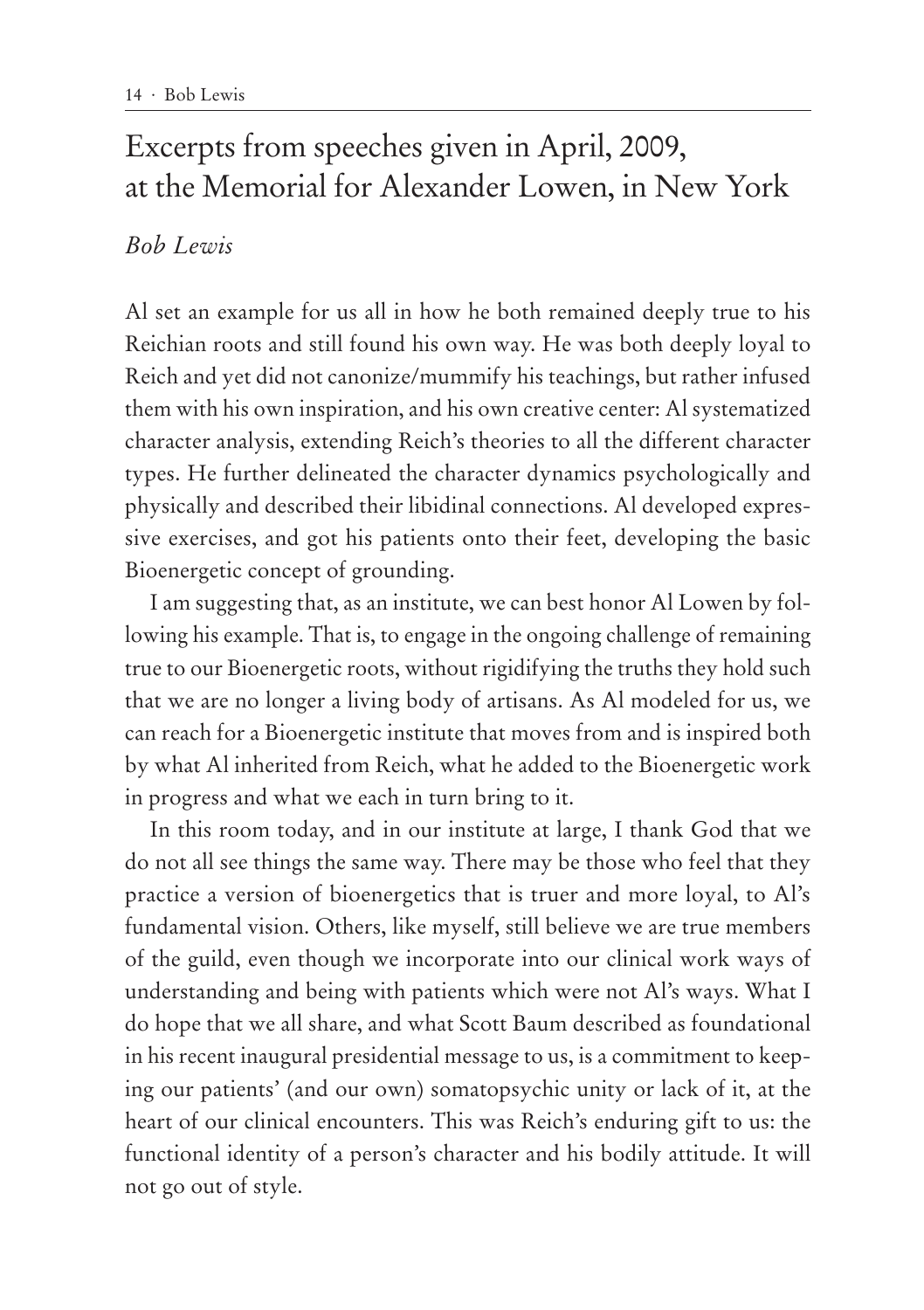Looking back, I want to bear witness to the tremendous vitality and hope that Al inspired in those of us in his presence. His sparking blue eyes, a resonant timber in his voice, and the sureness of his touch and his words … his was the stuff of psychosomatic charisma – his inner fire burned bright. Add to this the loving synergy that moved between Al and John Pierrakos at the informal Tuesday night clinical seminars, and it was indeed a special time in the young life of bioenergetics.

There has also been something about Al's tolerance of our contributions that has made possible the vitality of our Institute. Forgive me for mentioning only three among many examples of this vitality – First, our revised, state of the art 2005 Bioenergetic training curriculum put together by Violaine de Clerck, Guy Tonella and Odila Weigand – Second, the clinical treasures in the Bioenergetic Reader (2008) put together under Vita Heinrich's leadership and Third, the exciting work that continues to come out in our Journal, edited by Vincentia Schroeter, Margit Koemeda-Lutz and Maê Nascimento. We are indeed a worldwide Bioenergetic community that lives, breathes and pulsates.

I believe Al's teaching, his wisdom and legacy to us were about what he did for most of his life. His central passion was about healing the mindbody split, and his chosen path to this goal was his own self-exploration. In the process, he gave us the gift of a passionate exploration of and brilliant illumination of the endless facets of the mind-body's unity and duality of function. He did this, arguably as not even Reich had done, and, less arguably, as no one after him will likely do.

It is possible, but not likely, that someone will emerge from among us post-Lowenian bioenergeticists who will be able to lead us with the force of certainty about his truth that emanated from Freud, Reich and Lowen himself. It is not likely that anyone will soon match Al's passion for and genius at knowing a person in and from the pulse of their body. It will be interesting to see what kind of therapeutic outcomes and unforeseen partnerships may arise as our patients sense that, even though we do the best we can to read in their psyche-soma the person that they are, we cannot see into their deepest recesses with the same conviction in the clarity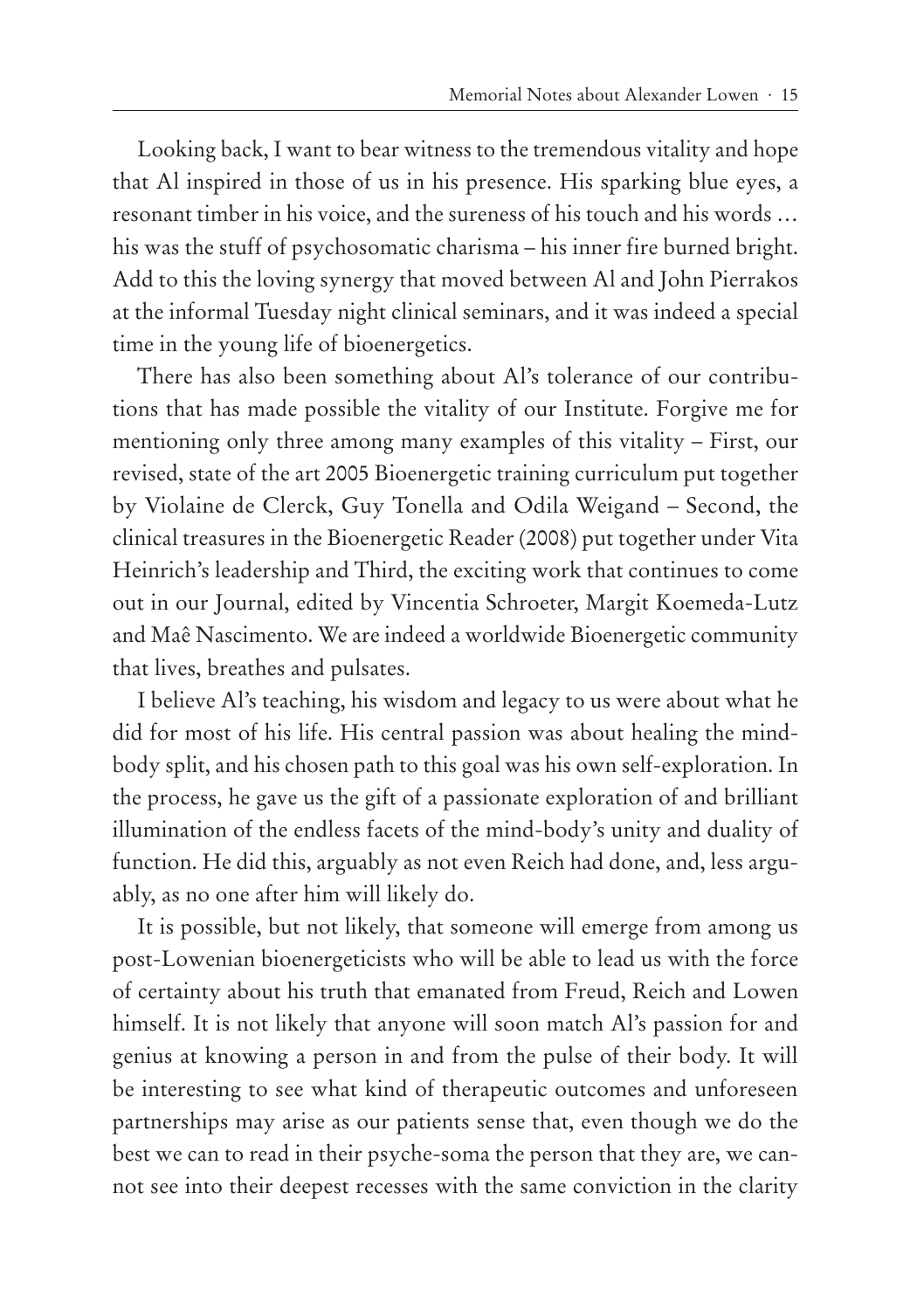of our vision. Sensing that we need help to unveil (unravel) the mystery that they are, they may have to engage with us in a slow, implicit, mutual process of discovery.

#### *Vivian Guze*

Al Lowen's life spanned most of the 20th century, and he died just short of his 98th birthday toward the end of 2008. His life passion was sparked when he heard Wilhelm Reich lecture at the New School for Social Research in 1940. These lectures shook him to his bones and set the tone for his entire career. He was about 30 years old. He started his practice of therapy in New York in 1951. The decade of the 1950's was a very repressive time in this country. The fear of being non conformist or being called a communist by Senator McCarthy hung like a dark cloud over the intellectual community of the U.S. Yet, at the same time, in isolated pockets, individual psychotherapists were incubating new ideas and ways of doing therapy that erupted in the next decade.

Al Lowen was a man of his time. His seminal work *"The Physical Dynamic of Character Structure"* was published in 1958.

I had worked in a mental hospital during the 1950's, when psychotherapy with psychotics was considered impossible. I began doing things like – squeezing a person's hand as I spoke, so I could hold her attention a few seconds longer. But I had no colleagues to talk with about it. Then I got a flyer announcing open professional Bioenergetic demonstrations in Dr. Alexander Lowen's office. I went. And, here I am.

As I said, Al Lowen was a man of his time. His work jarred with mainstream inhibitions about sex and strong emotional expression. During the 60's, Al went out to speak to many groups – always embattled by hecklers and negative mainstream discussants. Then he'd go out and do it, and again and again meet a wall of negativity. Those of us who watched, felt that it took heroic dedication and energy in the service of the Right as he experienced his Mission. He was a hero, a genuine hero, a warrior. A warrior fights fiercely for what he believes, and, at his best, fights for the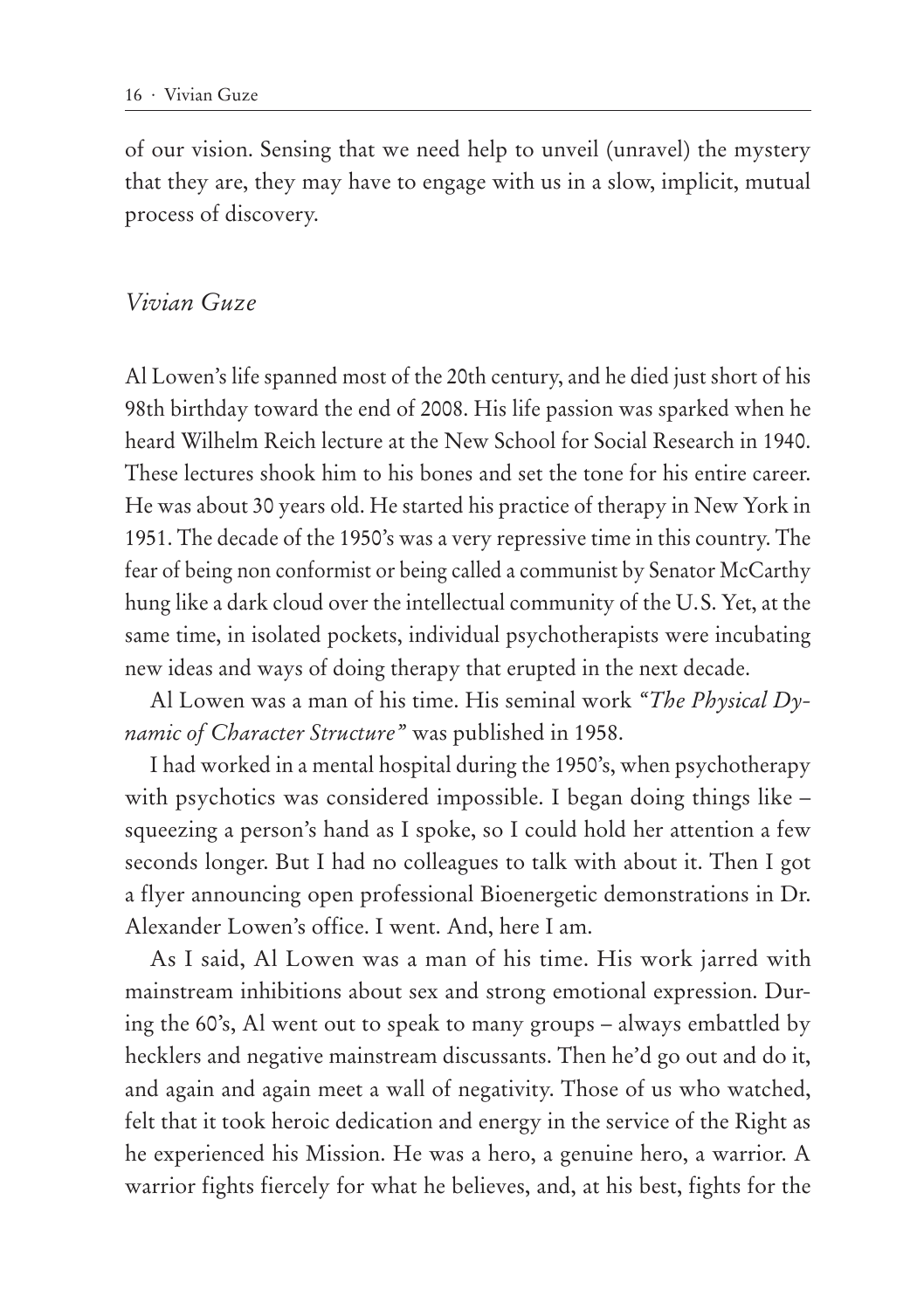help, protection and healing of those he cares about. All said he was not a revolutionary, the way Reich was, but in his own way he was. He was not afraid to be different, and unlike Reich, his focus was not to change society but to stay within the arena of character analysis and physical work to recover the aliveness and dignity of the individual. This was his mission. I took courage from his battles, and my battles were easier, because of him. For this I am deeply, deeply grateful.

In later years, when Al Lowen felt that some of his followers were not doing Bioenergetic Analysis the way he wanted them to, he forgot something he had told me early on. I had complained that I couldn't do something in therapy the way he did. His reply was: "Bioenergetics moves through each person's body in a unique way. So of course, your way of doing therapy won't be like mine." I have held on to this statement through the years, no matter what he said later. I have felt secure in the knowledge that whatever moves through my body is bioenergetics.

In 1971, at the end of a workshop, I was sitting next to Al when he said, "come with me". I followed him into the next room, where there were a group of people assembled, and there I learned that we were going to teach in a formal program. Since I had never been his patient, I couldn't tell how he felt about me, and was surprised when he invited me in. As more and more people became involved in Bioenergetics, through the training programs, Al became uneasy, since he mainly trusted only what he could touch. And like Reich he had little faith in organizations of any kind. 1972–73 was a very difficult year for Al and those of us in the inner group who met monthly in his office. That was the year John Pierrakos, his long term office partner, started to push for adding a spiritual dimension to the Bioenergetic work. Al was opposed to moving in any direction away from the physical body. Within a year, John left the Bioenergetic Institute and formed what he called, Core Energetics. Al was deeply hurt and angry at the defection. As a warrior he was so convinced of the rightness of his own position that he became infuriated whenever he was challenged. And here it was his own partner who challenged him. It took over 20 years before he allowed a rapprochement to take place.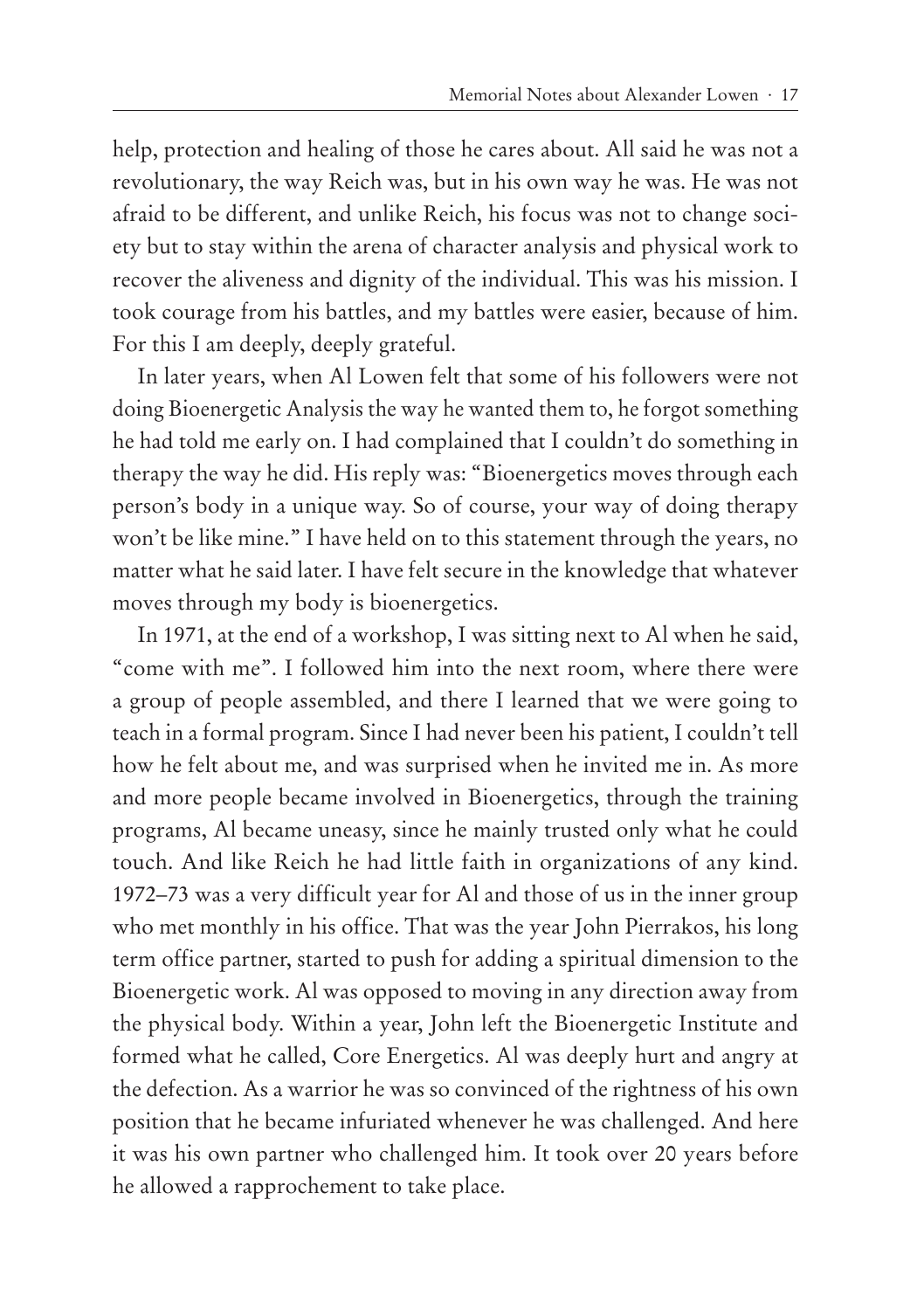Over time, Bioenergetics spread from the U.S. to Europe and then to South America. By the middle 90's, the warrior had started to feel ungrounded in his life. It was time to withdraw from the fray, to rest and recover his strength, so he resigned as Director of the IIBA, at age 86, but continued his practice and to give workshops.

In the course of things, I was disappointed that he disregarded women's issues. But I was used to that. I come from a generation of women who, if we wanted something, went to where it was, absorbed what we could and threw away the rest. One time, Al was holding forth our group of seven psychiatrists and me. He looked as if he was in a movie version of a 19 century surgical arena, the big professor dispensing knowledge and wisdom to the doctors and medical students. As he strode up and down, he intoned, "Gentlemen", and continued with his talk. John Bellis quickly glanced at me. I, of course, didn't move a muscle. I shall always cherish the memory of John Bellis for that involuntary movement. On the other hand, Al was always respectful of me on a personal level, as he was respectful of all his women patients with whom I have spoken.

What I have appreciated most about Al Lowen was the clarity of his thinking, the carefulness of his boundaries, his courage in pursuing his mission, his gracefulness on the dance floor, and his unwillingness to engage in disputes and controversy about other systems of therapy. I admired the physicalness in his spirituality. While he responded with awe at the vastness of nature and the mystery of the life force, he also insisted that Grace consisted of resilience and harmony in the form and movement of the body. He never achieved the softness he aspired to, as part of his concept of Grace, and he never achieved the grand influence in the medical community that he originally fancied. Yet, he succeeded in living his life according to his principles. His teachings gave legitimacy to the field of body psychotherapy, he gave people like me a place to be, where I could feel at home as a therapist who used her hands and her breath as tools. To almost the end of his life, Al kept his own tools honed, thinking up new ways of working energetically, like the Samurai of old, whose first duty was to keep their swords sharpened.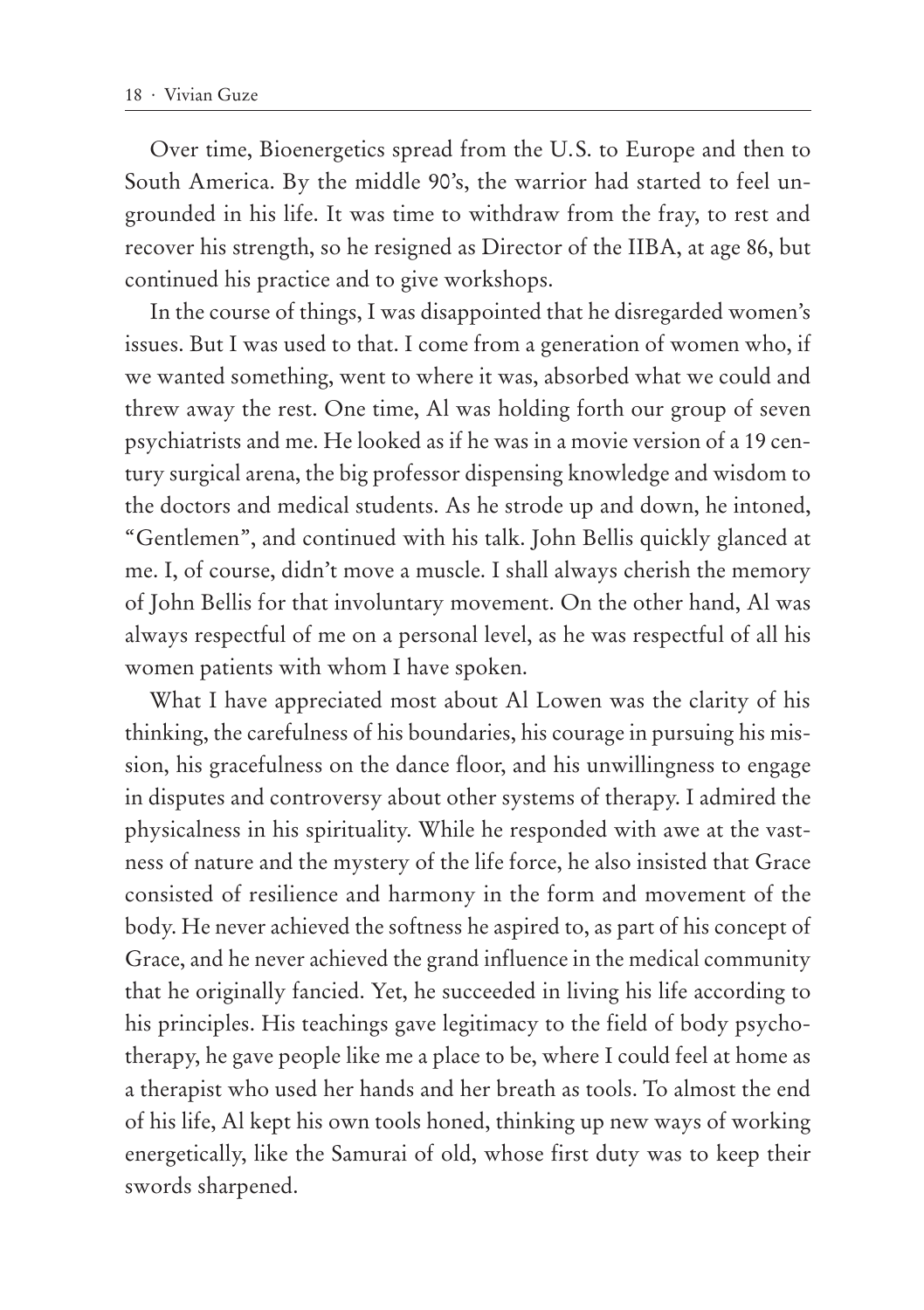In conclusion, Al Lowen fulfilled his nature. He lived his life with honour and integrity, and left us with some clues about how we might live ours, hopefully, with a deeper, though imperfect understanding along whatever paths we take from the road he carved out.

#### *Heiner Steckel*

To be able to feel your feelings, to express them and to be able to contain – was the triad Al Lowen claimed for a solid body based identity. And that is, what his work was about …

Over a period of 30 years I saw Al Lowen in individual sessions and workshops – and later travelling with him, when he had asked me to help him at international Conferences. And I remember waking up in the morning by these dull rhythmic beats, when Al was kicking in the hotel-room next door. … Al practiced what he was suggesting to others … helping me and others experience and understand our selves deeper.

A therapeutic moment: Here I was on the stool – and my chest wasn't moving too much. He: "You need to cry" … me: "I know" and he: "So why don't you cry then; to whom you don't want to show your tears?" and here was the experienced patient: "To my mother" … Al: "I don't see your mother in this room – and I am asking myself how long you want to bring her here, in order not to be alive." So, he did relate and he understood transference … he deeply understood how relational experiences of our childhood left the marks in our physiology, shaped our body and can rule and ruin our relationships here and now. These incorporations are the base for negative self-concepts and became the base for repetition patterns and transferencial hang-ups. As Al liked to say, the protective castle of the child turns into the prison of the adult. I always found this such a simple and true metaphor for the concept of character structure. … I am so grateful having experienced Al Lowen many times – relating to me and others from his deep faith in the biological resources of the human animal, from his deep understanding of the vulnerable wounded human animal, from his deep conviction in life and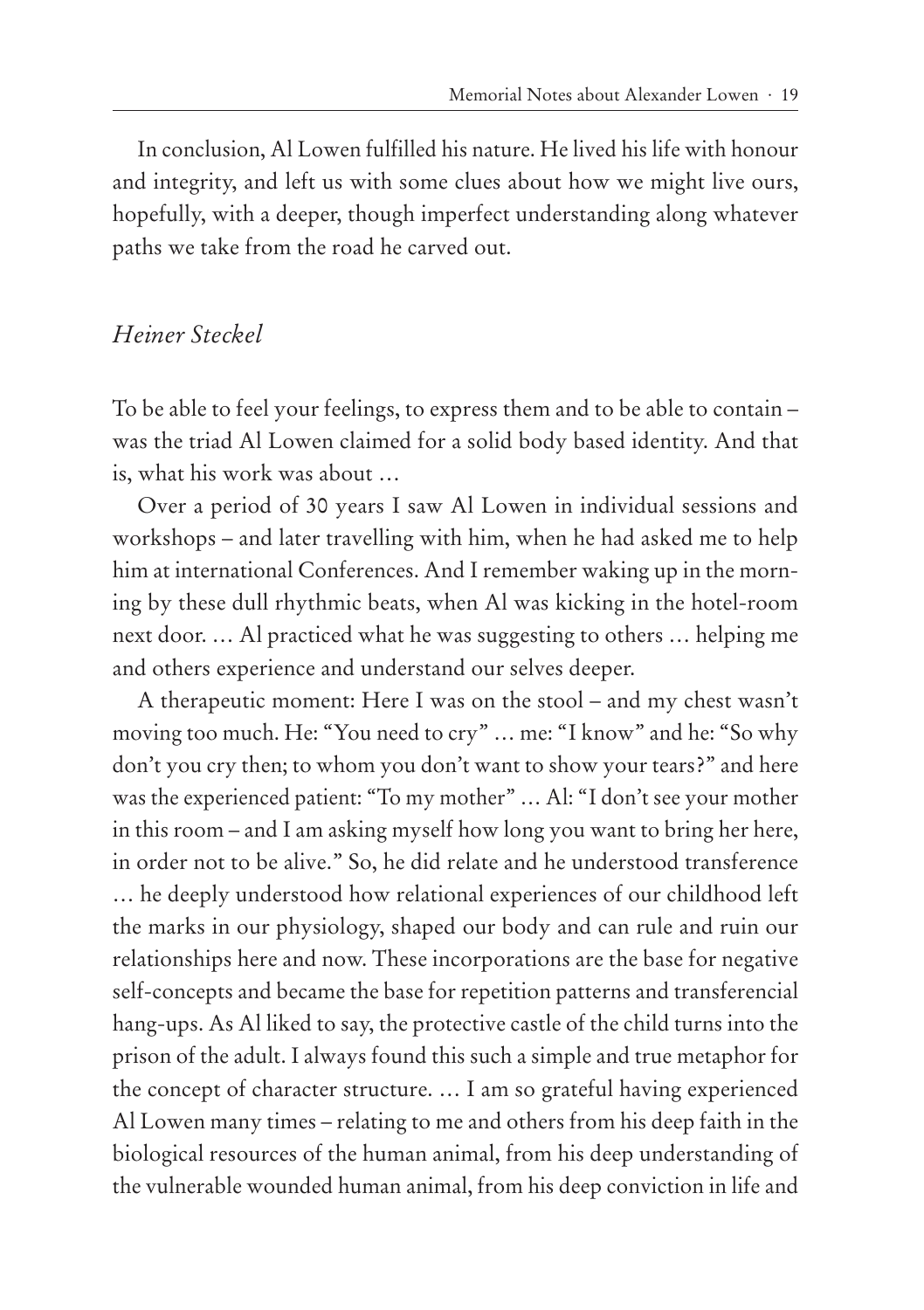passion for life, and from his trust in the energetic processes, with which we can restore our bodily-self and heal. You must find and re-connect to your animal nature to be fully human. This was his credo I heard many times. And for him this was at the core of humanity. And for me this is at the core of my Bioenergetics understanding and practice.

I was also with him in very difficult moments, when he suffered from the disrespect he felt from his own school, when he witnessed a movement away from what he considered the center and base of Bioenergetic work. He himself had the courage to question the characterology he had developed as in danger of being misused to categorize people instead of being seen as a tool for deeper understanding of the individual's dynamic … At the same time many colleagues in the Institute felt the need to integrate more of a psychodynamic point of view. This was not an easy moat to bridge. Probably because of personal issues involved on both sides, it seemed incompatible. It certainly became a wound to him – not easy to heal. I witnessed that Al could see and own his part in it. He expressed this in several personal conversations we had. In certain moments he even regretted that he had founded a school and organization. I disagreed, because I wouldn't be here today, if there hadn't been a school. And I wish for us, engaged in this school, that in our maturation and differentiation, we can stay deeply connected to the roots and honouring them, no matter on which branches of the Bioenergetics tree we may be.

Let us have a look at a very material part of the legacy. I look to Al's writings, from where we can make a seamless connection to the findings of modern neurobiology, emotion and trauma research. He still reaches people in the way he wrote, touches human bodies and becomes personally very meaningful for many of them. I personally look into the books again and again, finding them stimulating, enriching and convincing. This heritage is a treasure, a gold mine, which has not yet been fully exploited (explored).

Al Lowen trusted that we can take care of ourselves, when we reconnect and refer to our organismic being and by this to our self-healing forces and capacities. This is also in the core of my Bioenergetics understanding and practice.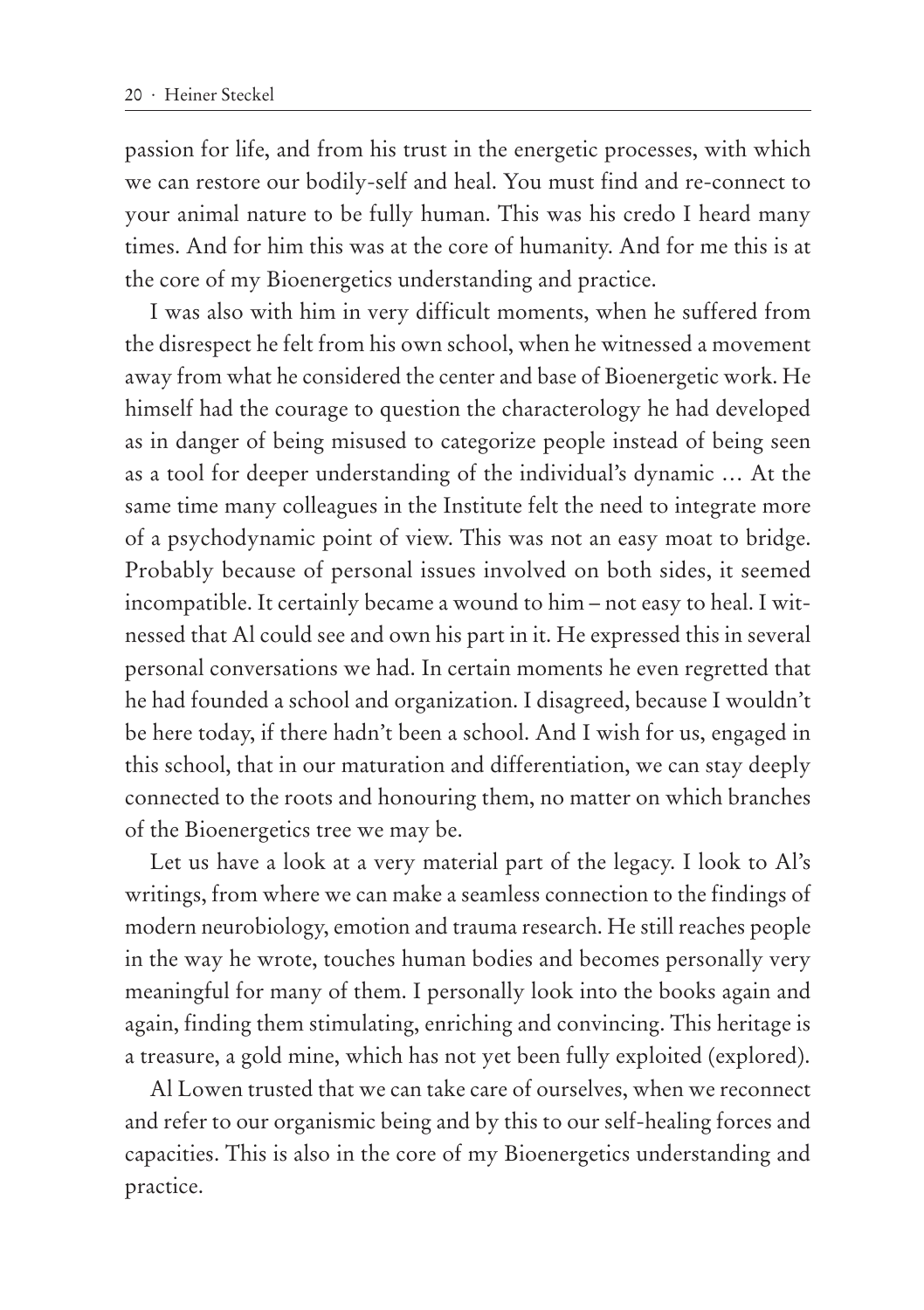Al loved Greece, Greek wine, Metaxa, its music and dance. And the last very special dance we had was when I was sitting next to him, – the last time I saw him – and Monica and Fred put on Greek music and his vitality and joy was there with the rhythm and the movements, which were still possible.

Dear Al, I miss you with all I have mentioned and more … Thank you.

#### *Alice Ladas*

While I say a few words about my 55 year connection with Dr Alexander Lowen and his work, I would like you to stand. The purpose is to honor one of Al's major contributions to the field of psychotherapy: getting clients to stand on their feet. Al was the very first therapist in the west to use the words "bio-energy" to describe his work. 60 plus years later, energy psychology and energy medicine are just beginning to emerge.

In 1955, Al was speaking at a facility and I was introducing him and suggested to Al and John Pierrakos that becoming a non-profit institute might be useful. In 1956, at their request, I hired lawyer Robert Sturz, to help us form the Institute for Bioenergetic Analysis. In 1957 I introduced Al to publisher Henry Stratton. The result was the publication in 1958 of *"The Physical Dynamics of Character Structure*", Al's first book.

Working with Al set the course for the remainder of my professional and personal life, and for this I am profoundly grateful. It may sound self serving to mention the projects that grew out of my work with Al, but what students do because of their mentors is, in my opinion, the greatest tribute to the mentor. So I am going to take that risk.

Graduating from the second training group, I began work as a Bioenergetic therapist and continue that today. But I was also inspired to help women reclaim the right to use their bodies as they wish to. Reich and Al convinced me of the importance of the birth experience for infant and mother, so I studied and then taught the first Lamaze course in the USA.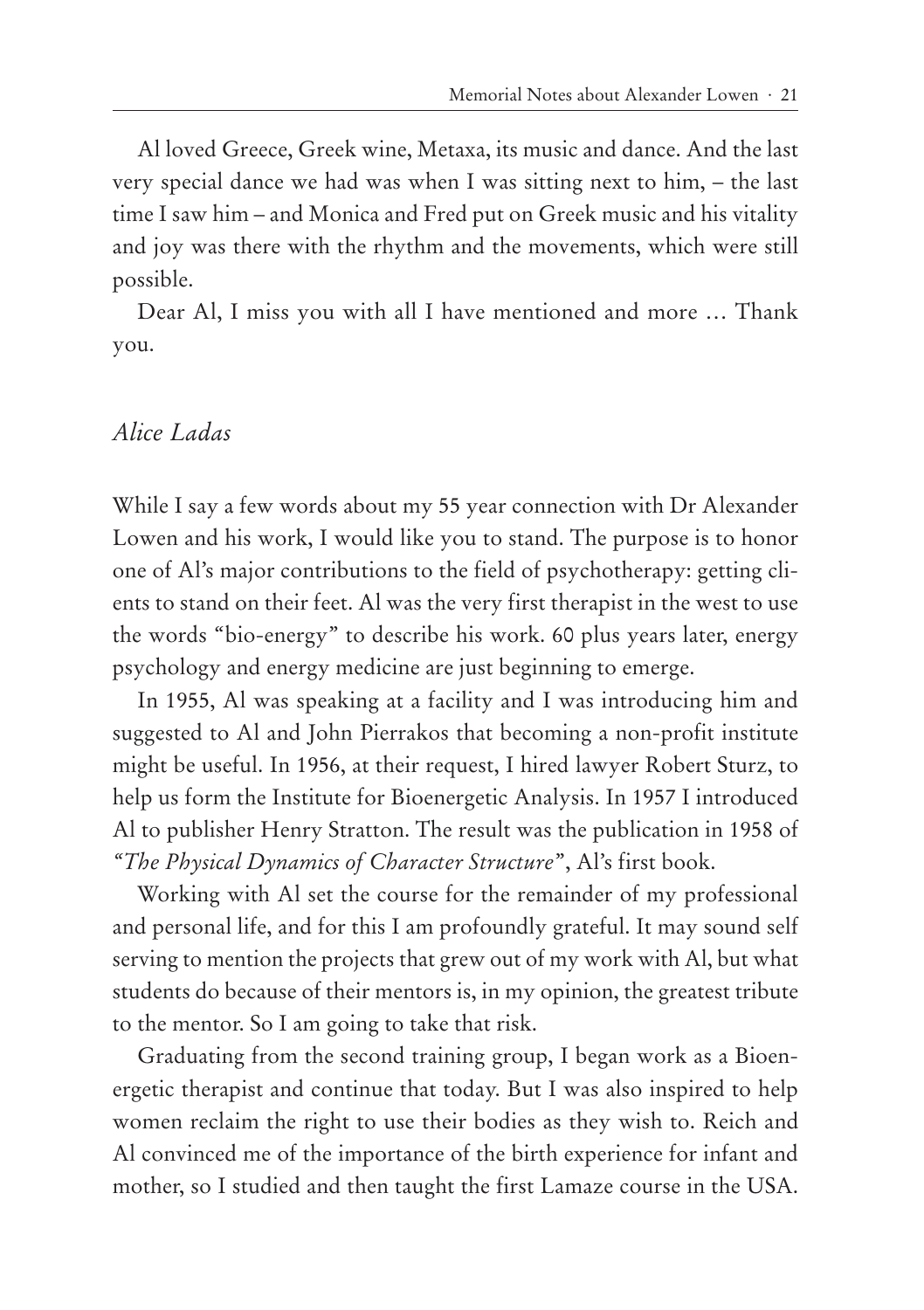My doctoral dissertation, "*Breastfeeding, the Less Available Option"*, was inspired, in part, by Al's emphasis on the importance of breastfeeding. With the help of 1100 members of the *La Leche League* and publication in 4 peer reviewed journals, the study helped to turn the tide back towards breastfeeding in the USA. And of course I breastfed our daughters for the three years Al prescribed! We quit by verbal agreement.

In 1982, I helped create a synthesis of the work of the Freudians and the sex researchers in the book, *"The G Spot and Other Discoveries About Human Sexuality"*. Appendix B contains a synopsis of *"Women and Bioenergetic Analysis"*. This research, done with my late husband, Harold Ladas, was inspired by women Bioenergetic analysts who, in 1977, began meeting separately from the men. As a result, some information about Bioenergetic Analysis has reached over a million people in 19 languages and 28 countries. Getting the Bioenergetic research included in *"The G Spot"* book was a personal struggle.

Today I lead the research committee on the board of the U.S. Association for Body Psychotherapy because one of the initial stated purposes of the IIBA was research. Cheerleading for research is also a tribute to another Bioenergetic mentor, the late Dr John Bellis, the first Bioenergetic trainer to suggest including a research project in the training of CBTs. The research prizes awarded by the USABP have been won by several Bioenergetic therapists, including Christa Ventling, Margit Koemeda-Lutz, Martin Kaschke, Dirk Revenstorf, Thomas Scherrmann, Halko Weiss and Ulrich Soeder.

If Al was, at times, somewhat patriarchal and less focused on the relational, he should be given lots of slack. His acceptance of the work of other therapists, his listening to his patients, was far in advance of anything done by his mentor, Reich. If Al was not enthusiastic about research, it was because our culture was already too focused on the intellect while surpressing feelings.

I believe Al was a genius at reading our way of being from our bodies. It is another of the major things he taught us and while he was a good teacher, he was the genius and we mere students.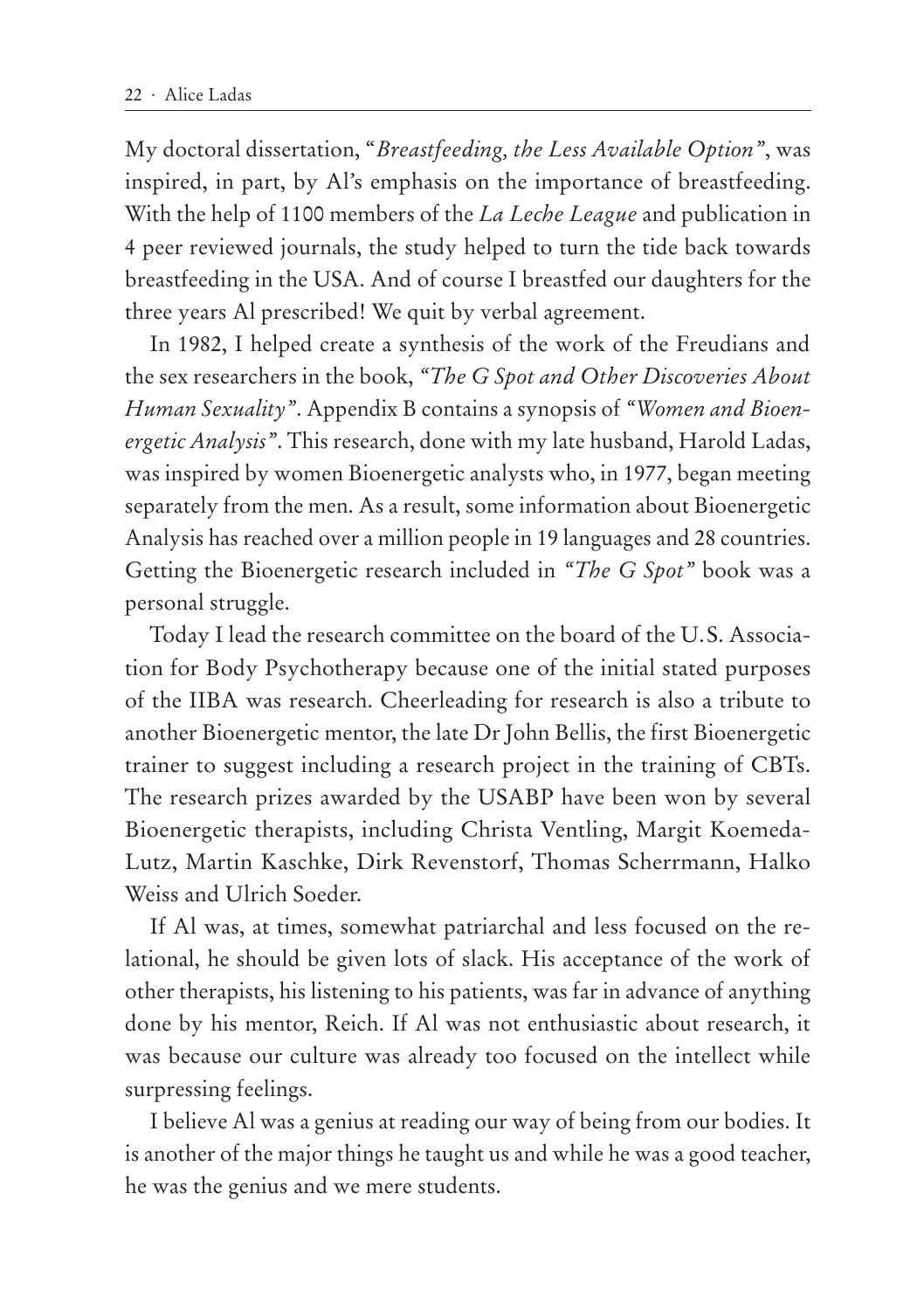### *George Downing*

Summarized here are four suggestions for the future proposed in my Memorial weekend talk.

1. Continued systematic development of new ideas. To take just one example, the new thinking about the therapeutic relationship, developed by trainers other than Al (Bob Hilton, Bob Lewis, and others), seems to me today one of the Institute's important strengths. Even this strand alone needs further reflection. In all current psychotherapy, relational psychoanalysis included, we are probably just at the beginning of understanding what really takes place in the therapeutic exchange.

2. Preservation of the core teachings. Al had his own way to work and his own way to conceptualize it. Different in different periods, yet with substantial underlying continuity. This legacy remains precious, in my opinion.

Naturally any practitioner is going to pick and choose. She will adopt some elements of this repertoire and forego others. But the repertoire itself needs to be recognized as such and conscientiously transmitted. Arguments about "hard bioenergetics" and "soft bioenergetics" and all the rest will never stop, nor should they. At the same time the innovations put into place by Al himself merit to be passed on with respect and care.

3. Better communication of the "complex model". Al was a forceful and extremely successful spokesperson for bioenergetics for years upon years and the task was not easy.

How do you convey to persons who have never worked with the body, and never seen such work, what it is like and what it can bring? Al's solution, and probably the right one given the circumstances, was to simplify and condense. He delivered a stripped-down "simplified model". Whereas what we, in the Institute, know and appreciate might be called a "complex model", much more sophisticated with regard to both theory and practice.

The result, as I described at length in my talk, is that we now face a paradox. In one sense bioenergetics is widely known. And many of its components have been taken on board by other schools. On the other hand, those who have borrowed some elements tend to have an image of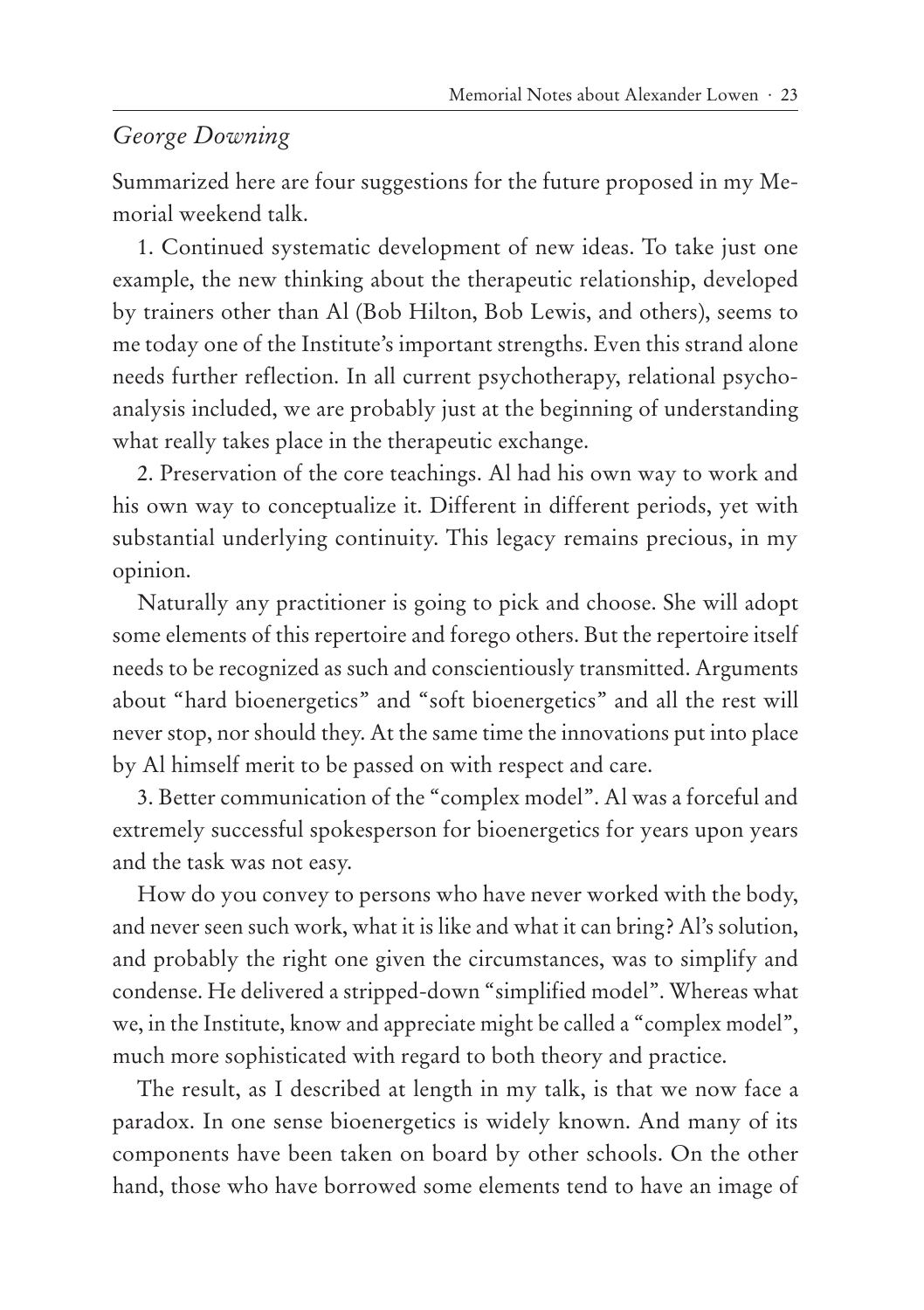the Bioenergetic approach limited to the simplified model. Often they have little grasp of the more sophisticated framework, little sense that it even exists. The coming years might therefore be the right time to better convey the complex model to interested outsiders.

4. Archeology of the textual heritage, of Al's texts, I mean. Al wrote in different modes. Frequently he expressed himself in pithy, somewhat repetitive (to the Bioenergetic reader) statements. But at other times he let his thinking be more searching. It was more messy, in a good sense.

Some of these "implicit" probings, as Bob Lewis called them in his Memorial talk, or anyway half implicit, arguably deserve renewed attention. They merit discussion, explication, dismantling, reassemblage. Heiner Steckel in his Memorial contribution has made a similar comment. Again to take one example, The Language of the Body contains highly interesting perspectives on early parent-infant and parent-child interaction. And this was back in the fifties! It was at a time when almost no one else in psychotherapy was attempting to describe early transactions on so concrete a level! This was admirable, and much more could be said about it in the light of current developmental research. Other examples abound.

#### *Bob Hilton*

In 1968, when he delivered the William Alanson White Institute lectures (these lectures appear in the wonderful little book, Psychoanalytic Theory, Therapy and the Self), Harry Guntrip said in his introduction, "There is something wrong with us if our theoretical ideals remain stagnant and impervious to change for too long. Theory is simply the best we can do to date to conceptualize the experiences of our patients present with us." He also states, "To care for people is more important than to care for ideas, which can be good servants but bad masters."

Freud broke away from his contemporaries. Reich did this with Freud and Lowen with Reich. Part of the creative genius of an innovator is the passion he has about his work, which is fueled by his own personality needs.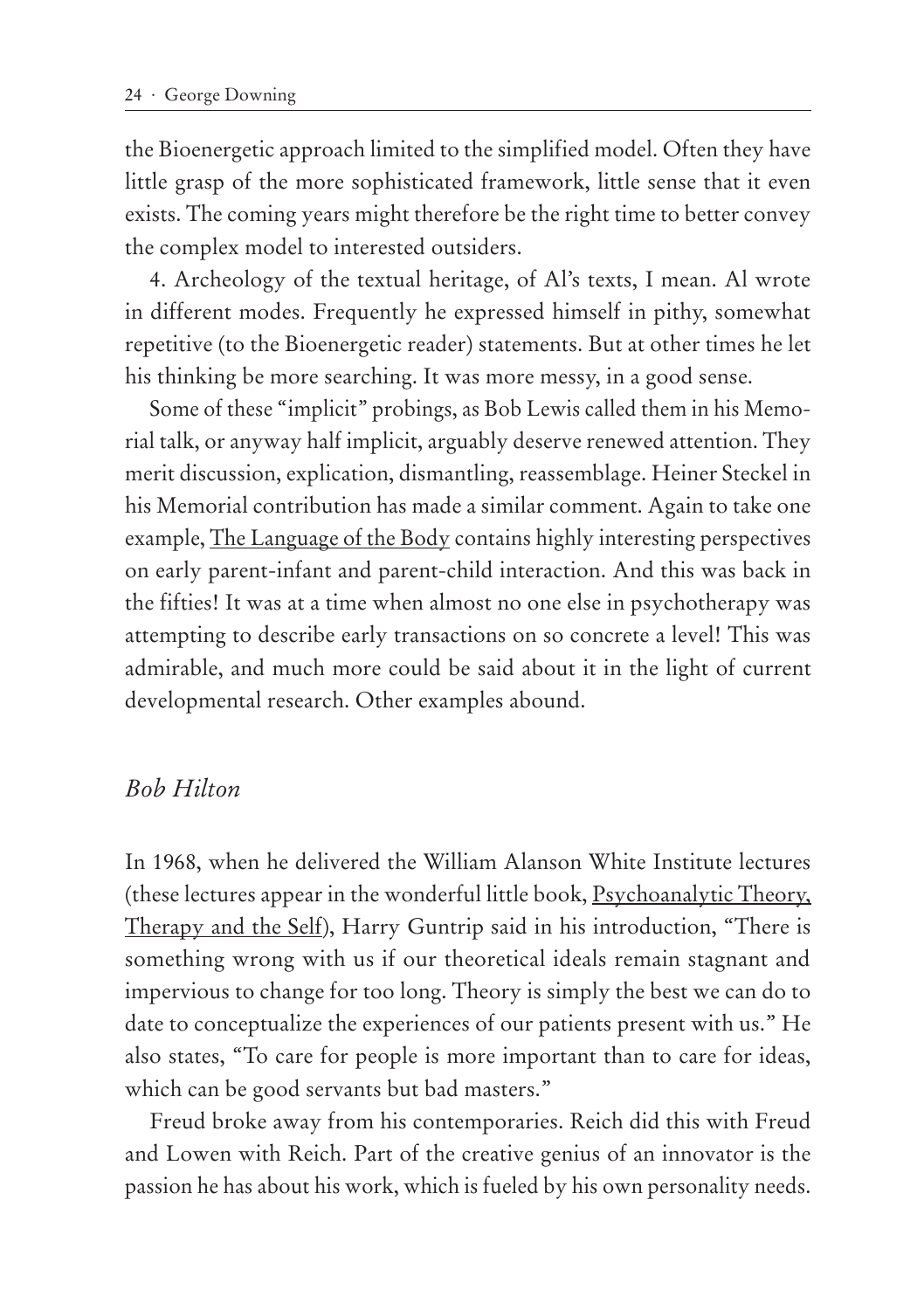The followers of any great leader always face the problem of ferreting out the universal principles for which the leader stands over, against the leader's own personal idiosyncrasies. When individual personality needs and cultural influences are not considered and an attempt is made to hold on to what is conceived as an "original truth", then orthodoxy and fundamentalism develop, where doctrine and theory become more important than people.

So what does this say about the future of Bioenergetics? I see our task as supporting the legacy of the principles for which Lowen stood which apply to us all, and our future is in having room for discussion and presentation of those aspects of Bioenergetics that we have needed to change in order to address our personal needs and those of our clients. Lowen said he was drawn to Reich because he represented a therapy with a body/mind connection. He also said that Reich's tragedy was that he wasn't oriented toward grounding. As we are all aware, grounding became a major emphasis in Bioenergetic therapy. Just as Lowen added grounding to his Reichian therapy we as Bioenergetic therapists today are faced with how to integrate our current understanding of the healing process of the mind/body split with the basic Bioenergetic principles we have been taught. Our future lies in the success of that process of integration.

But I must ask the question, "What might keep us from embodying, and realizing that future?" Part of the answer to that question comes from the nature of our contributions. Since our insights come out of our need for intimacy and attachment, which were not provided for in our original theories, we now have a narcissistic investment in maintaining our system of interpretation. Our theories, as well as those of Freud, Reich and Lowen, can function as a narcissistic defense against the feelings of shame, humiliation and impotence. To have our theories challenged or to have them fall on deaf ears may be to open up the wounds from which these theories sprang.

I have had, as have you, many powerful energetic experiences with Al. But one of the most profound experiences came from a simple comment he made one day while working with me. I was sitting on the floor in his office having just exhausted myself with expressions of terror and grief from my early childhood, when he said, "Bob, this never should have happened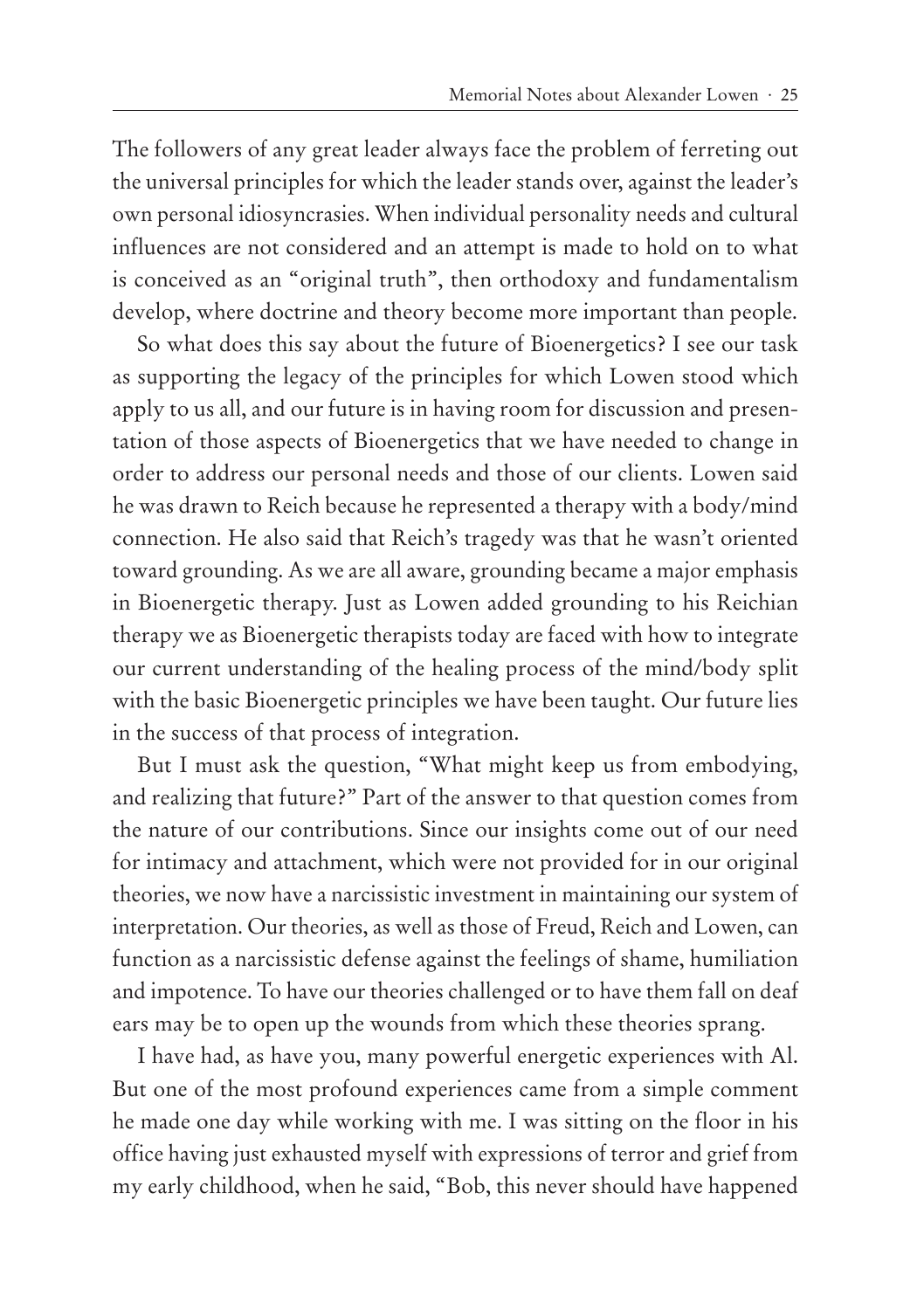to you." We know today through the study of neurobiology why hearing these words was such a powerful Bioenergetic experience. But apart from the explanation of how his limbic brain was talking to my limbic brain, I then knew that I was a person, not my character or my problem, but I, as Bob, impacted him in such a way that he would share the pain and love of his heart with me at that moment. It has been my experience that when such a confirming love is given and received, a spontaneous movement begins in our bodies that leads us back toward recovering our lost identity and vitality. For me, the Bioenergetic grounding exercises did not hold up until I found grounding in the gracious and heartfelt relationships I have had with my therapists over the years. For me, this makes Bioenergetic therapy less about going from the outside in and more about coming from the inside out.

The future of Bioenergetics is already here in this room. The embodiment of that future is in our hands or, I should rather say, in our hearts. It lies in our capacity to put aside our commitment to a theory and embrace the life from which the theory sprang. In his autobiography, Al says, "Bioenergetics aims to help a person open his heart and love. But if the objective is not gained, the result is tragic." I want to thank Al for his acknowledging that in the gracious sharing of an open heart is the future of Bioenergetics.

## Memorial Note

### *Eleanor Greenlee*

Alexander Lowen was an incredible man! His contribution to the concept of how the body affects the mind and the mind affects the body was revolutionary and expanded psychotherapy into psycho-somatic psychotherapy. In my opinion, he brought into psychology the awareness of the body, the body's correlations to our mental problems and how to work with the physical aspects of our emotional problems.

I first met Al when he came to California in the early 1970's to my training program. He was powerful in his presence and in his work. He showed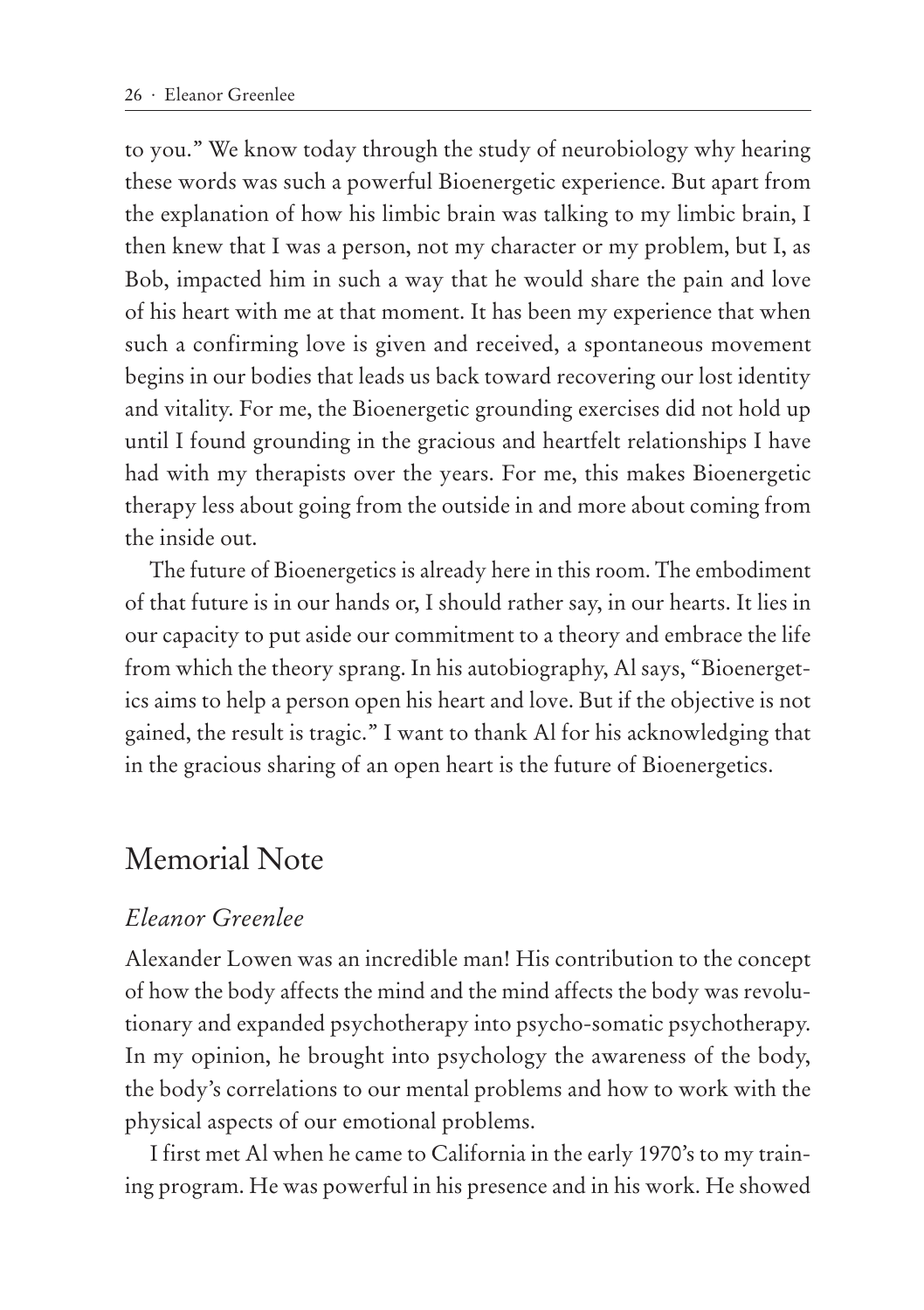us how the body revealed its areas of chronic muscular tension and how to work with it. Right then and there I said, "We are going to invite this man to come and train for us every time he can" and he did come often. We found out that he liked skiing in the winter and warm climates in the summer. We arranged every possible training that would appeal to him so we could benefit from his genius. Most of all he helped us start a walk on our path to health and well-being.

For me working with Al was not easy, but created transformation into an existence of truly living my body without most of the restrictions of my past traumatic experiences.

Anyone who worked with him knows he demanded you give your all, but painful as it was, the journey was worth the trip. Initially, he scared the heck out of me but not in the same way that negative experiences of my past life had affected me. It was a feeling of being "scared to move into the unknown", but the outcome was worth the journey.

Al demanded a lot and he gave a lot! I remember the last time I worked with him, this time both of us sharing the responsibility of working with people. I thank the powers that be that made it possible and for the gift of Al's acceptance of me. God Bless Him, and I hope the angels up in heaven are ready for him.

I love him dearly.

# A Key Therapeutic Experience with Alexander Lowen

#### *Phil M. Helfaer*

I experienced Al as a healing presence during the period I saw him for therapy. In one particular session, I made the unexpected discovery of the experience of self-respect. I no longer remember the content of the session. I remember suddenly becoming quiet, just standing in the room with Al, who was sitting in the chair beside me. Probably I had been on the stool, maybe